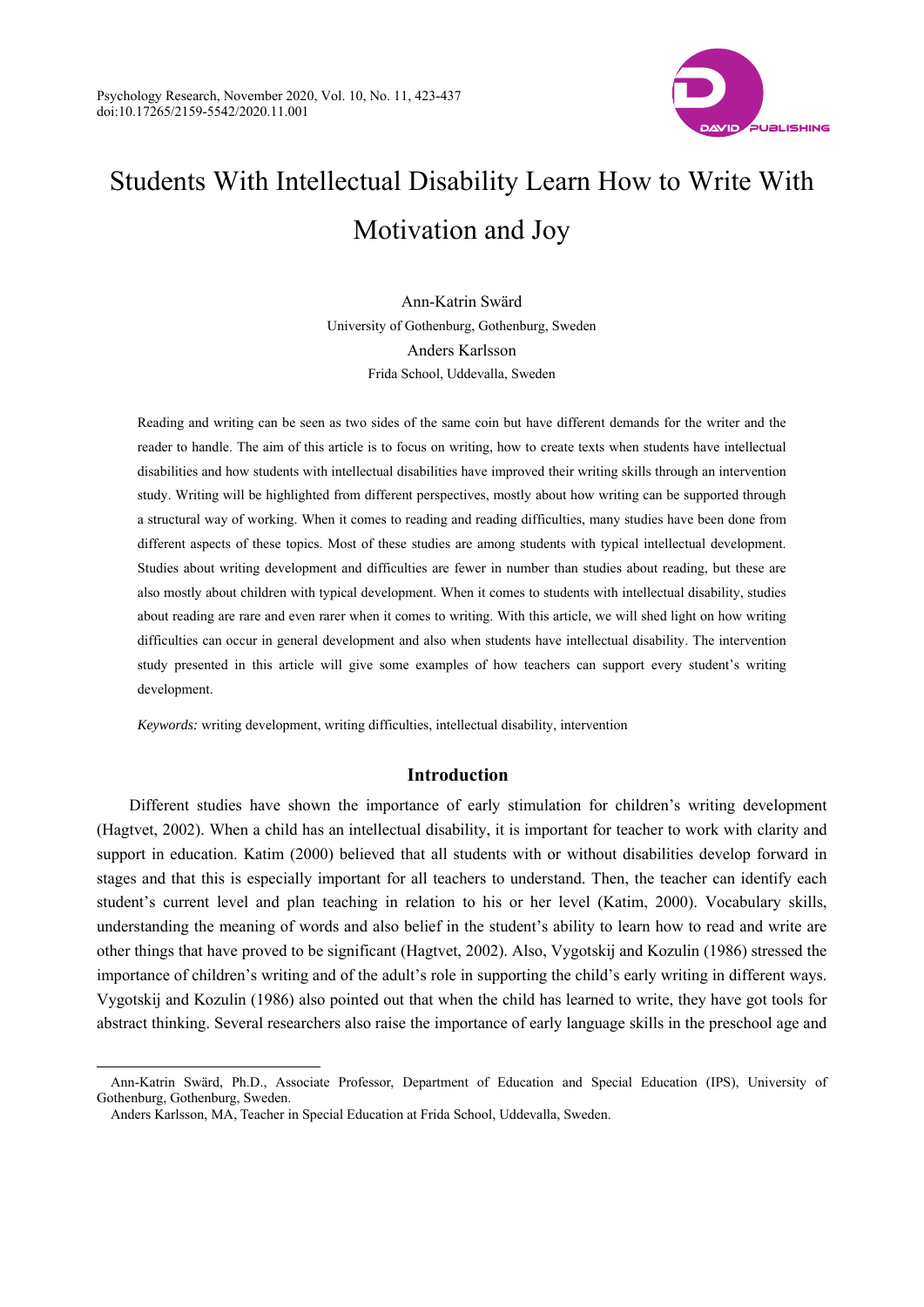# 424 STUDENTS WITH INTELLECTUAL DISABILITY LEARN HOW TO WRITE

later writing, reading, and spelling development (Bradley & Bryant, 1983; Lundberg, Olofsson, & Wall, 1980).

According to Berg (2011), the writing function is to communicate at distance, about what cannot be said here and now. Moreover, writing is an opportunity for reflection and intellectual development. Writing helps the individual to sort and control thoughts, to capture the unspoken. In addition to providing the ability to influence various decisions, writing means power. Participation in a democracy and knowing one's rights are important for all citizens and require literacy. There are standards for written language, such as writing direction, grammatical rules, etc. The text must be able to stand for itself and the writer must understand that someone else will understand what is written (Berg, 2011).

Liberg (2006) provided an overview of how writing development can be divided into different stages, from scribbles to short texts written with the help of image support to developed grammatical writing, and the support that students need in these different stages. Reading requires that learners can decode and have reading comprehension and motivation. Writing requires encoding, text-building, and idea generation. When reading, the text is already there, while in writing, it must be created and the writer must know to whom the text is addressed. Liberg (2006) also explained that reading and the reading process have attracted much attention in research while writing and the writing process have only recently been studied. Difficulties with writing can come from lack of knowledge about the structure of language but also because the student may not know what he or she should write about and what improves the quality of a text. The student must know these things to be a good writer. It is also important for teachers to know how to develop the writing skills of students (Liberg, 2006).

#### **National Document for Teacher to Follow**

The Swedish curriculum (Skolverket, 2018) gives explicit support for a reading and writing development approach as an important part of teaching. Chapter 1 of the curriculum states that schools rest on democratic foundations and all pupils' rights to education. The ability to communicate is described as closely related to the individual's identity development. Students should be able to trust in their own language skills, which are achieved by giving them plenty of opportunities to write. Teaching must be adapted to each individual student's needs and pre-sets. The students at risk of not achieving proficiency should be urgently addressed and be entitled to extra adaptation devices and/or special support. Schools' inspectorate reports indicate that not all students receive the support they are entitled to. The prevention work to avoid pupils failing in reading and writing is important and requires high quality teaching. Teachers need to have a clear idea of where students are in their writing process. Students need to be aware of where they are in relation to proficiency. In addition, they need to know what is expected to reach attainment. Understanding how simultaneous learning objectives can be achieved results in higher motivation among students. Continuous formative feedback to the help students to succeed and guidance for further learning nourishes student engagement (Skolverket, 2018). There are materials for teachers to use and which give an overview of what reading, and writing means when the student has an intellectual disability, and they give current research related to reading and writing areas in relation to different students who have disabilities of various kinds and degrees (Skolverket, 2014).

# **Different Perspectives About Writing**

Research on writing has raised various theoretical perspectives. Writing is a complex cognitive process in which different components co-play. Working memory, long-term memory, problem-solving, being able to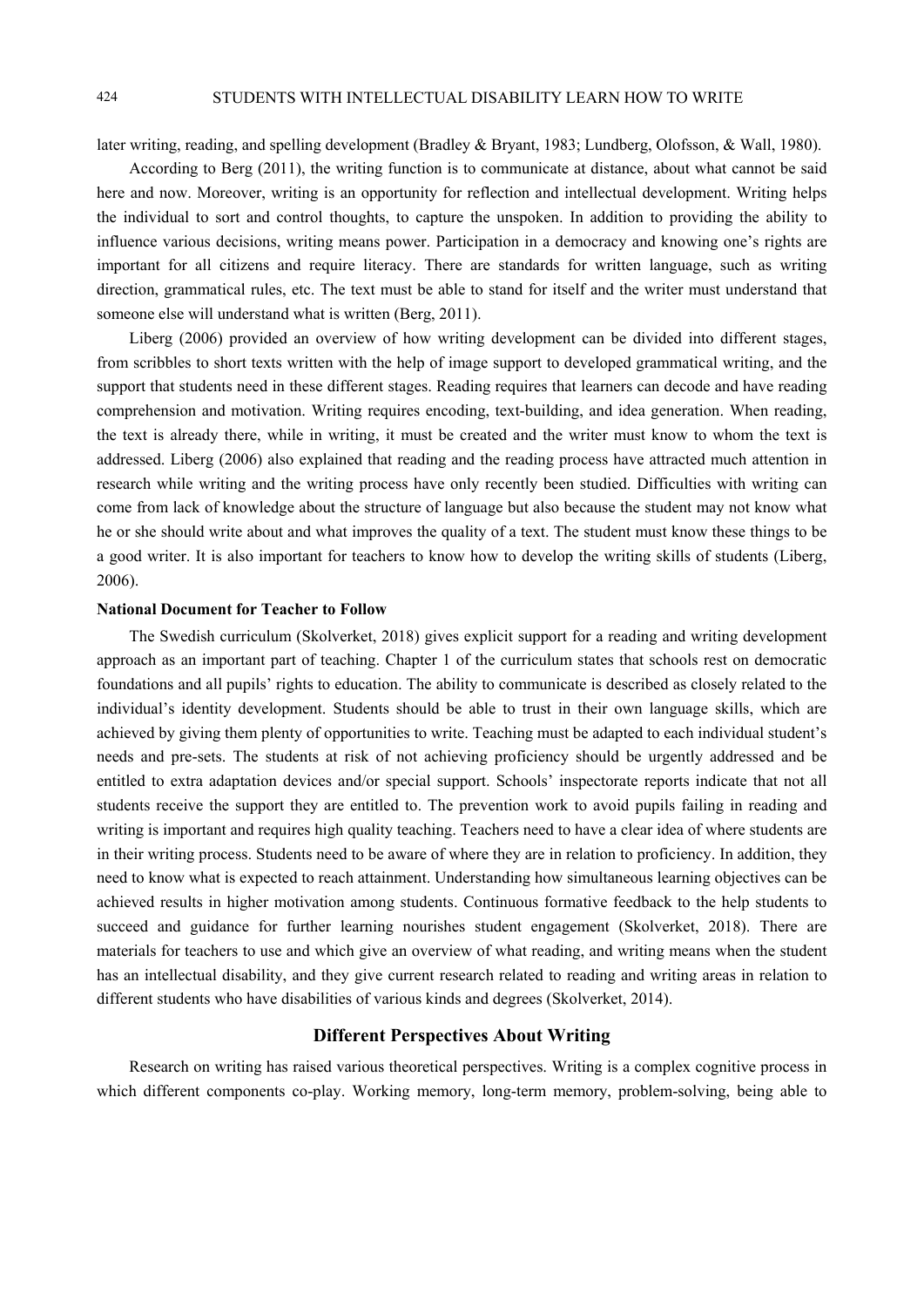plan and revise as well as meta-cognition are some elements, which are of importance when a text is planned, pre-formulated, and revised. Beginner or novice writers need clear support and a lot of encouragement when a text is being produced (Alamargot & Chanquoy, 2001; Fayol, 1999; Hayes & Flower, 1980; MacArthur, Graham, & Fitzgerald, 2006). To produce a text, one also needs linguistic knowledge, e.g., phonology, orthography, syntax, vocabulary, text, and grammar knowledge (Bock & Levelt, 1994).

From a socio-cultural and discourse analytical perspective, writing can also be seen as a social practice. Which texts are written, in what context and how they are written? In what way are students experience described and what texts do teachers use to stimulate writing? According to Blommaert (2005) and Fairclough (2003), writing should be seen as part of the social practice in the classroom. Students learn from each other when their original texts are produced (Daniels, 2001). It can be easy to see the writing on the basis of the equipment used: pen, computer, iPad, mobile phone, or other things. The writing, however, requires more than the tools at the writer's disposal. It is mainly about what should be communicated and how this can be done, so that the recipient can understand what the writer wants to say. According to Svedner (1999), it is important that students have understanding and knowledge of writing's different functions. The teacher has as his or her mission to help students find the desire and motivation to write, without the formal requirements for publication, which inhibit writing. Writing is both a thought process and a work process. Regardless of what should be formulated in writing, it requires a thought process, which will then be formulated into words and sentences. This is an ongoing process throughout writing, and positive feedback increases the student's text output (Svedner, 1999).

#### **Writing in Relation to Students With Intellectual Disabilities**

Bruner (1971) conducted research on early cognitive development and the factors that influence learning. Metacognition, awareness of one's own learning and thinking, has great importance for motivation to learn different things. Intellectual disability affects students' literacy development, problem-solving, and other academic areas (Taylor, Richards, & Brady, 2005). Torgesen (2000) agreed and believed that there is a delay in language development that has the greatest impact on literacy development. Even if a student develops the ability to read and write single words to achieve comprehension, the student may still have difficulties with reading comprehension, which means that education becomes very important. Pupils need to learn strategies to overcome phonological difficulties as well as difficulties in areas, such as vocabulary (Torgesen, 2000).

By listening to language structure, writing them, and creating words and stories were students safer and more effective even in the reading and writing (Swärd, 2008). Harris and Graham (1996) proposed explicit instructions for students when they learn to write. They recommend that students are given the opportunity to work with prescribing, drafting, revising, reviewing, publishing, and evaluating when to produce a text. Singer and Bashir (2004) agreed that the above recommendations are relevant to students' writing skills. They also highlight that fundamental abilities, such as being able to plan, organize, and control their own writing are significant and these basic abilities interact with the writing process.

Lerkkanen (2003) stressed how important it is that reading and writing are practised in parallel and that teachers initially find a student's linguistic ability in order to support the learner in an adequate way. Some students who have intellectual disability can also have difficulty with memory, which is part of the executive function and according to Lynch and Warner (2012), can be improved through writing alongside other aids, such as pictures. Even Katim's (2000) research highlights the importance of a stimulating environment; Katim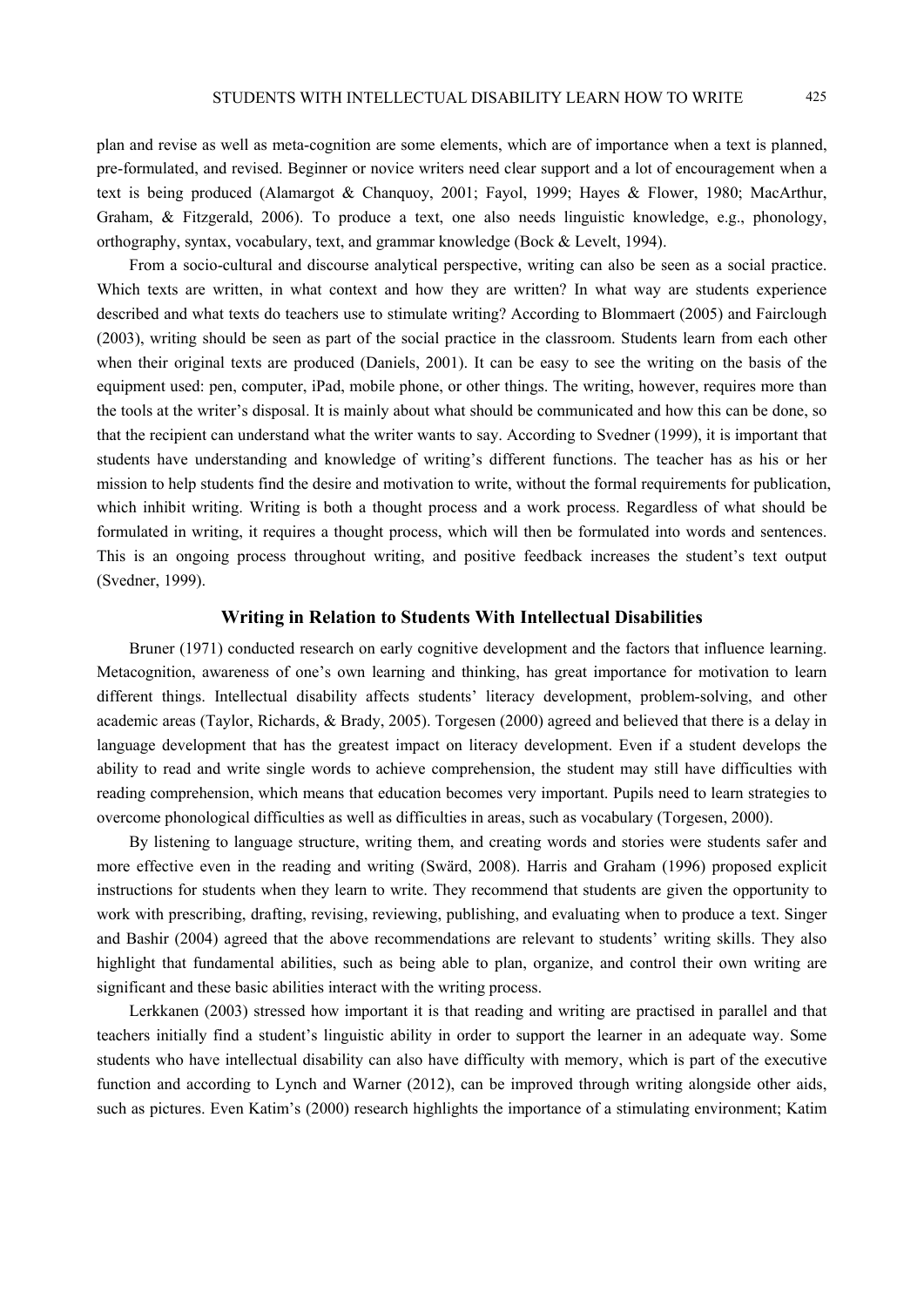gives various examples of how teachers can create a writing environment in the classroom daily, which inspires students' curiosity to write. Furthermore, Katim's (2000) research shows that talent level is not the most important factor, but that there is support, stimulation, and adaptation of different materials based on student needs and that the teacher's methods are effective.

Dockrell (2006) believed that one of the main tasks of a school is to teach students to communicate through writing when this expertise makes it possible for students to be able to mediate knowledge and ideas. Problems with producing a written text are the most common of intellectual and communicative difficulties. To understand the writing difficulties, teachers must identify and document the ways in which problems manifest themselves. Students having learning difficulties of various kinds struggle with writing, often because they have difficulties with spelling, thinking of ideas, automated writing, planning, glancing at text output and revising ext. Students who have difficulty with writing need regular assessment solutions as well as direct and systematic support from skilled teachers. There is need for more longitudinal studies to further investigate how the writing process can be developed and supported for students who have difficulty writing (Dockrell, 2006).

The school, the teacher, and the opportunity to practise writing in class are the factors that have the greatest influence on students learning written language and developing the identity to see themselves as writers, according to Beach and Ward (2013). Students' perceptions of themselves as writers, about others and about the classroom context contribute to written language learning (McCarthey, 2001). Writing is also important for acquiring new skills due to Graham and Harris (2000). It is common for students with intellectual disabilities to also have writing difficulties, and they are in need of much assistance, according to Joseph and Konrad (2008). The authors argue for more research in writing in relation to students who have intellectual disabilities. In a research review, Joseph and Konrad (2008) found that effective strategies were those that dealt with the instructions, that students are reading, how sentences can be combined to create a text. Many of the strategies found to be effective for students who have typical development levels would, after some modification, fit well even for students who have intellectual disabilities (Joseph & Konrad, 2008).

# **Writing Difficulties Can Be Different**

Typically, writing is mentioned along with reading difficulties, which means that it is difficult to know what writing difficulties means specifically. It is also difficult to know the proportion of students who have writing difficulties. A major study in the US revealed that the percentage that can be said to have had writing disabilities varied between 6.9% and 14.7%. The study involved 5,718 pupils aged 5-19. The researchers said that writing disabilities are as common as reading disabilities (Katusic, Colligan, Weaver, & Barbaresi, 2009). The criteria used included the different grammatical mistakes that were made, sentence structure, how the text was organized and handwriting. The researchers discovered that there was a large proportion that was judged to have difficulty with writing (Katusic et al., 2009). These alarming figures raised questions about the standards of writing, curriculum, and curricula, teacher training and even student motivation, and other issues, such as different cultures and new technology (Scott, 2010). Datchuk and Kubina (2012) investigated the factors that are relevant to positive writing skills and what can characterize writing difficulties. Students have struggles with many aspects of the writing process, including constructing sentences. The researchers found that special intervention in handwriting and sentence structure that could then be transferred to more complex tasks, such as writing full sentences and more extended texts was significant. Teachers need therefore to first see the connection between less developed writing and writing sentences with more complex structures, and to provide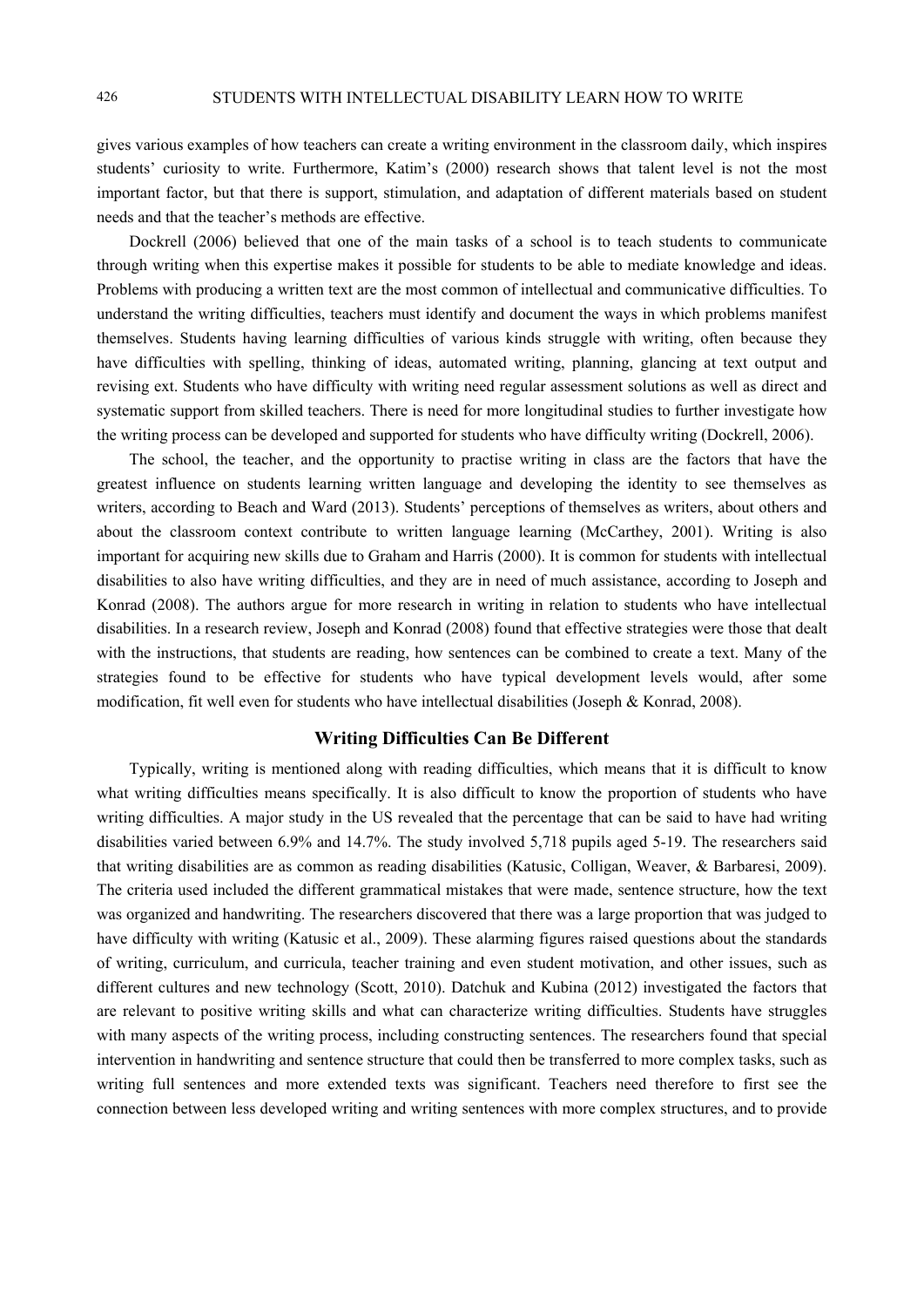students with support in this process (Datchuk & Kubina, 2012).

Dysgraphia is a disability that affects writing and may be expressed as difficulty with handwriting, difficulty with spelling, omission of words, problems with punctuation and difficulty putting thoughts onto paper. According to Berninger, Richards, and Abbott (2015), it can be difficult to distinguish between dyslexia, dysgraphia, and oral and written language (OWL) learning difficulties. These diagnoses overlap, but it is important that teachers understand the difference between these diagnoses to be able to plan teaching to the individual learner. What works for whom is a question to be asked, and more research is needed in this field (Berninger et al., 2015).

B. Adler and H. Adler (2000) highlighted how important it is to do screening with a student who shows difficulties in writing. This means investigating which kind of support the individual needs. Between 2% and 10% can have dysgraphia, about one student in each class. Many times, writing disabilities is about mixed forms of difficulties combined with another diagnosis. Dysgraphia can be difficult to distinguish from dyspraxia, which means that the individual has difficulty translating a thought, an intention or a practice, which takes place when writing a sentence or a text. Writing difficulties may then manifest themselves in many different ways and have different causes (B. Adler & H. Adler, 2000).

### **Research About Writing in Relation to Intellectual Disabilities**

Joseph and Konrad's (2008) research review shows which method was most effective in teaching students with intellectual disabilities how to write. Methods containing strategic instructions were found to be most effective. Based on the criterion that individuals who were part of the examined studies would have an intellectual disability, Joseph and Konrad found nine studies with a total of 31 subjects aged 6-18, and all studies were made in school contexts. The strategies that proved effective were, for example, strategies that discussed and modelled collaborative and individual learning, and which supported remembering the different stages of text production. It was also effective that the students had to learn to plan what they wanted to write about and that teachers had different text details. The teacher modelled by talking about his or her own plan for text creation, and this practical guidance in the writing process was also important. In any model, teachers showed how letters are written with or without a computer. Even some word and computer programs allowed students to choose words and sentences to arrange them in a logical way. The studies are small and done mostly on an individual level, making it difficult to draw conclusions about the effectiveness these strategies may have in larger groups. A conclusion of the review is that there is need for more study on teaching students with learning difficulties in order to give the best effect (Joseph & Konrad, 2008).

Langer's (2002) research shows how important it is that students are taught strategies on how to think and act when it comes to the task that is in focus, and how teachers together with students have argued about this. Clear instructions and focus on what is now to be taught along with skilled and dedicated teachers gave the best outcome of the pupils' reading and writing (Langer, 2002). Other effective strategies were to integrate reading and writing with other subjects as well as to cheer the students to write individual sentences and words and, last but not least, stimulate students' curiosity (Lansfjord, 1999). Asaro-Saddler (2015) had examined the evidence-based practices proven to be effective when students are on the Autism Spectrum Disorder (ASD). Because writing is critical for the success of all other subjects in school, it is important that the teacher knows which methods can be useful. The students' texts are the teachers' main materials for assessing their writing performance. The students should also be active in social media to interact socially, which also requires writing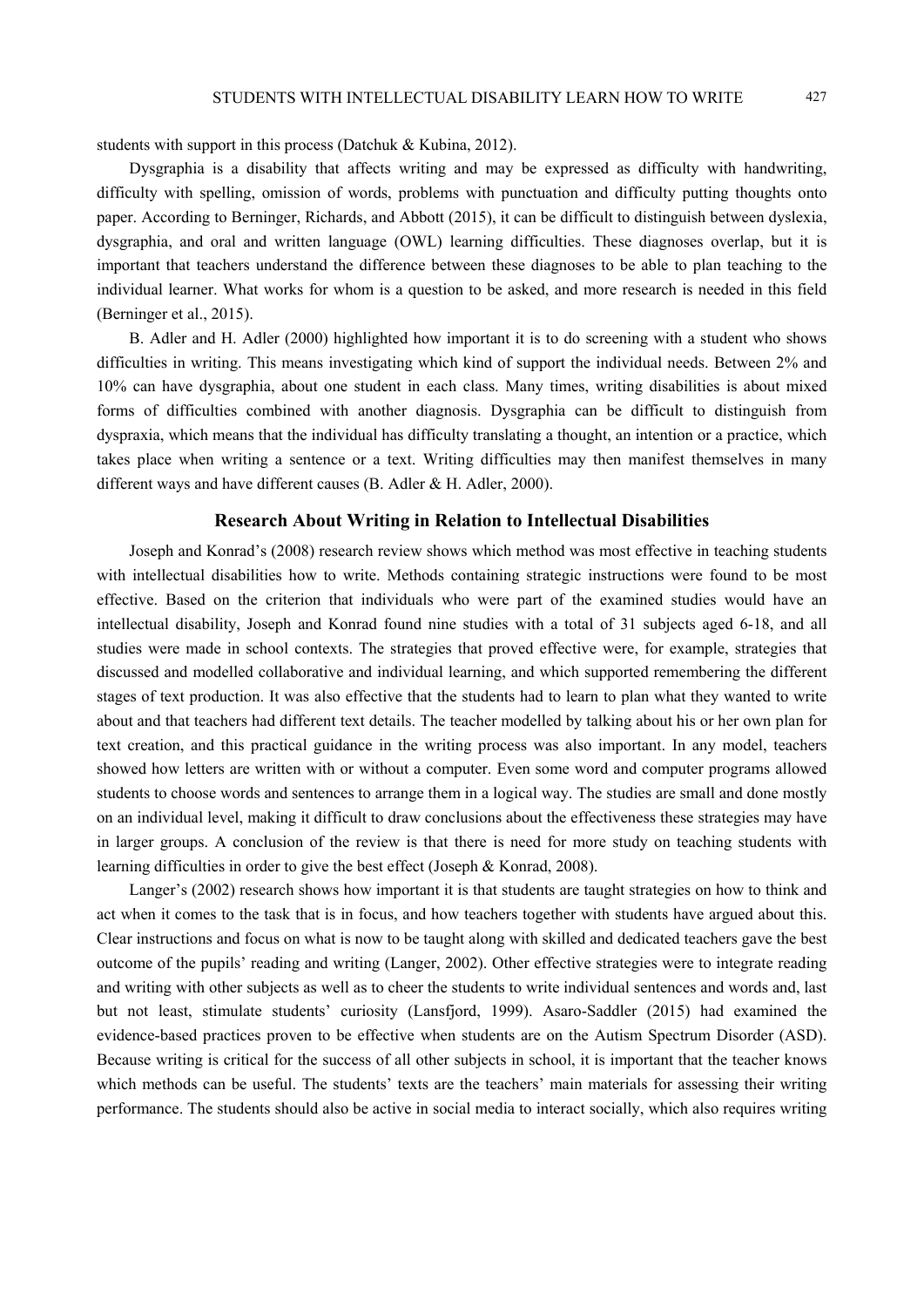skills. Digital tools were also useful and visual aids but the teacher had to instruct how different aids could be used as supports in writing. Peer support was also effective. A classmate "trained" to be peers by being a secretary. Students who had ASD said what they wanted to write, and the peer helped them to write. Students cooperated with the computer or in other ways when writing activities were going on. Students learned through interaction on the basis of the instructions that the teacher gave. These examples of evidence-based methods can be transferred to classes where there are students who have different types or levels of writing (Asaro-Saddler, 2015).

Scott and Windsor (2000) had compared students of the same age but at different stages of writing and speech development. The result shows that spoken language skills were important for writing. Students who have cognitive disabilities spend less time planning, less time generating sustainable ideas and less time revising the text of both the grammar and content. This is the result Gillespie and Graham (2014) arrived at through a meta-analysis of writing interventions regarding students who have learning disabilities. The study also shows that these students often also have difficulties with context, clarity, clarifications, and objectivity when creating texts. Writing difficulties are complex and are found in various ways. Students who have different kinds and degrees of disabilities often have different experiences and fewer areas to move within. Granlund (2004) and Swärd and Florin (2014) called these "niches" and declared them as patterns of functions, roles and relationships that appear in a specific environment and/or activity that involve special physical and social character recognition. Depending on which niches the student has access to, it can be assumed that writing activities differ and that writing shows itself in different ways, not at the least if the student has an intellectual disability, which also makes other demands on the teacher's choice of method and materials (Granlund, 2004; Swärd & Florin, 2014).

The various studies and theories presented in this article demonstrate several common areas that are important for students to succeed in their writing learning. Teacher's work is about structure, planning for support and strategies to work with writing, which become even more important when students have an intellectual disability, although it can be assumed that more or less all students may need this sometime during their school years. Katim (2000) will end this section with the following quote:

Students identified with mental retardation can become literate. For example, a ten-year-old student with mild mental retardation in elementary school may not read like other ten-year olds, yet he can demonstrate significant progress in reading and writing and continue to grow in literacy with intensive and extensive instruction*.* (pp. 18-19)

The aim of this study is to investigate if students with intellectual disabilities in secondary school can be supported in their writing development through a change in approach in the form of teachers modelling writing in a socio-cultural context, and if support through picture and writing templates will increase students' abilities to formulate and transmit their thoughts into writing.

#### **Method**

The approach in this study is predominantly quantitative when it intends to measure an effect but there are qualitative elements as the effect size is measured by comparing pre- and post- tests in the form of teachers' estimates of pupils' texts. The study has a quasi-experimental design, because we do not have a control group (Stukát, 2011). The reason for this has to do with the small population and problem to find other schools to be involved.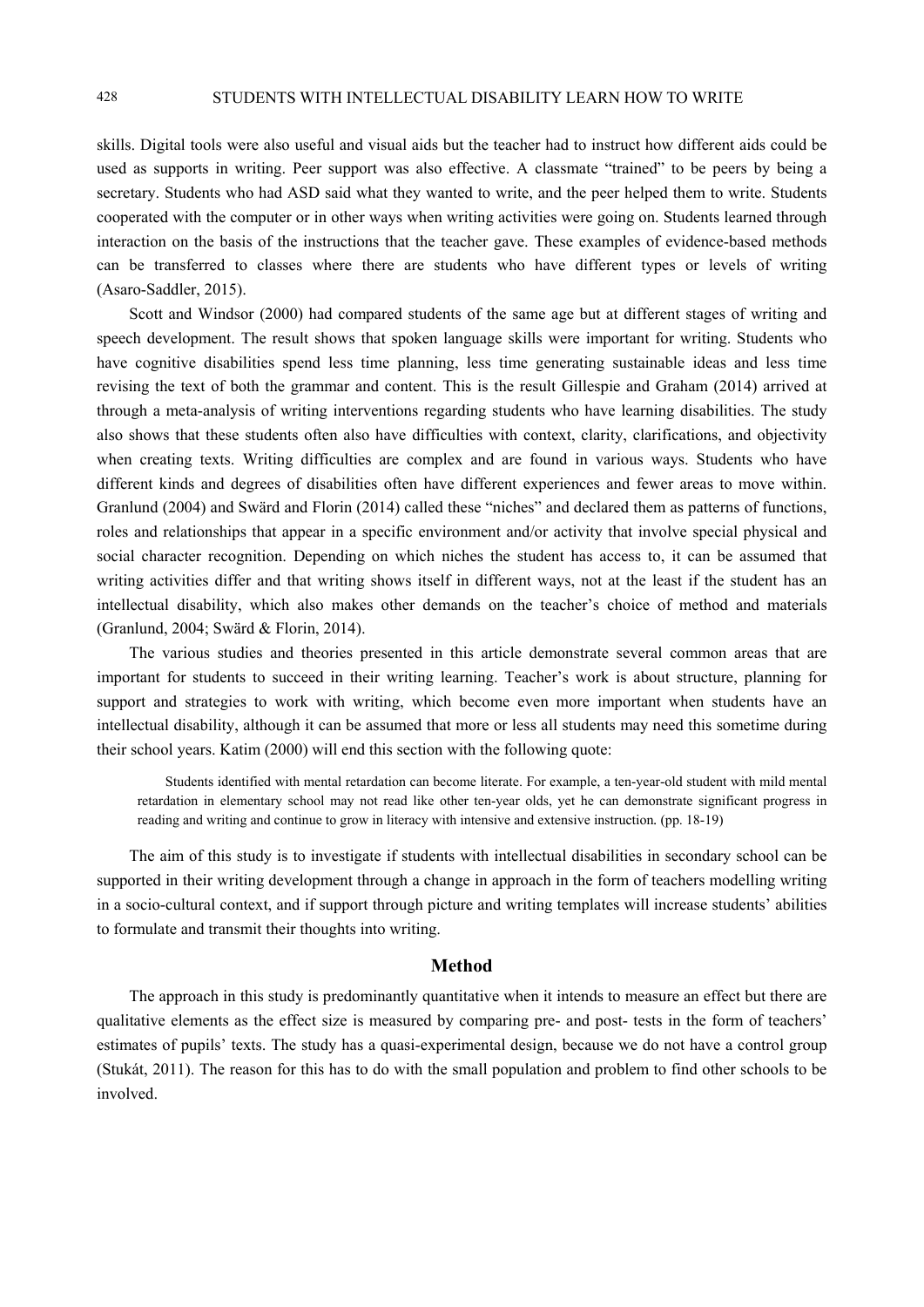This study is in line with both action research and intervention research. Action research is based on practice in which practitioners and researchers work together to achieve change, and we speak of a "bottom-up" perspective, i.e., it is the practitioner him- or herself that problematizes their own practice in order to bring about a change. Due to Folkesson (2012, p. 42), action research is comprised of the steps of planning, action, observation, and reflection, where the final reflection raises new questions. Regarding action research to be compared with Sundell and Ogden's (2012, p. 25) description of an intervention as being characterized by "a conscious action to bring about change" and aiming at "achieving a specific goal for a person or school". In contrast to the action research "bottom-up" perspective is the intervention process, an "outside-top-down" perspective with a view to encourage change from "within-from-below".

Efficacy evaluations in the form of intervention studies are common in the health field. But there are examples of how the intervention as a method successfully was used both in special education research (Lundberg & Reichenberg, 2013) and specifically in research on writing skills (Graham & Perin, 2007). To identify and assess the impact of the intervention, we asked two teachers to perform a pre-test and a post-test, to estimates of pupils' texts. Teacher estimation has previously been used by Lundberg and Sterner (2006) in a study on the link between literacy and numeracy and the role of students' abilities had to task orientation Teachers evaluated in a pre- and post- test of students' abilities perceived importance of learning.

# **Population**

The study is a comprehensive survey of seven pupils with intellectual disabilities and their writing development from Karlsson (2014) own practice in Grades 7, 8, and 9. At the time of the study, the students, depending on their grades, joined together in class from a few weeks to two years. In contrast to a random sample, the sample should be perceived as a convenience sample, which may impact the results of the investigation will not be construed as representative outside of the current student body. All participants meet the criteria to join the compulsory school for students with intellectual disability and are therefore representative of the student body.

# **Ethical Considerations**

Swedish Research Council's (2017) guidelines for research ethics ensured in brief that all pupils were informed of the purpose of the study, gave their assent, and were promised anonymity and that the collected material should only have been used for scientific purposes and only in the current study. The pupil also has the right at any time to cancel their participation in the study. The information was given orally to the students and also in a missive to have the signatures of both guardians of the pupils. Anonymity was promised in the final report, and only the teacher team involved was aware of the class, which took part in this study.

# **Survey Approach and Result**

Table 1

| Stage 1                           | Stage 2                                              | Stage 3                           |
|-----------------------------------|------------------------------------------------------|-----------------------------------|
| <b>Pre-test</b>                   |                                                      | <b>Post-test</b>                  |
| Students write two texts          |                                                      | Students write two texts          |
| $\cdot$ Free text                 | Intervention<br>Students receive training in writing | $\bullet$ Free text               |
| • Argumentative text              |                                                      | • Argumentative text              |
| Teachers estimate students' texts |                                                      | Teachers estimate students' texts |

*The Investigation Was Carried out in the Following Three Steps*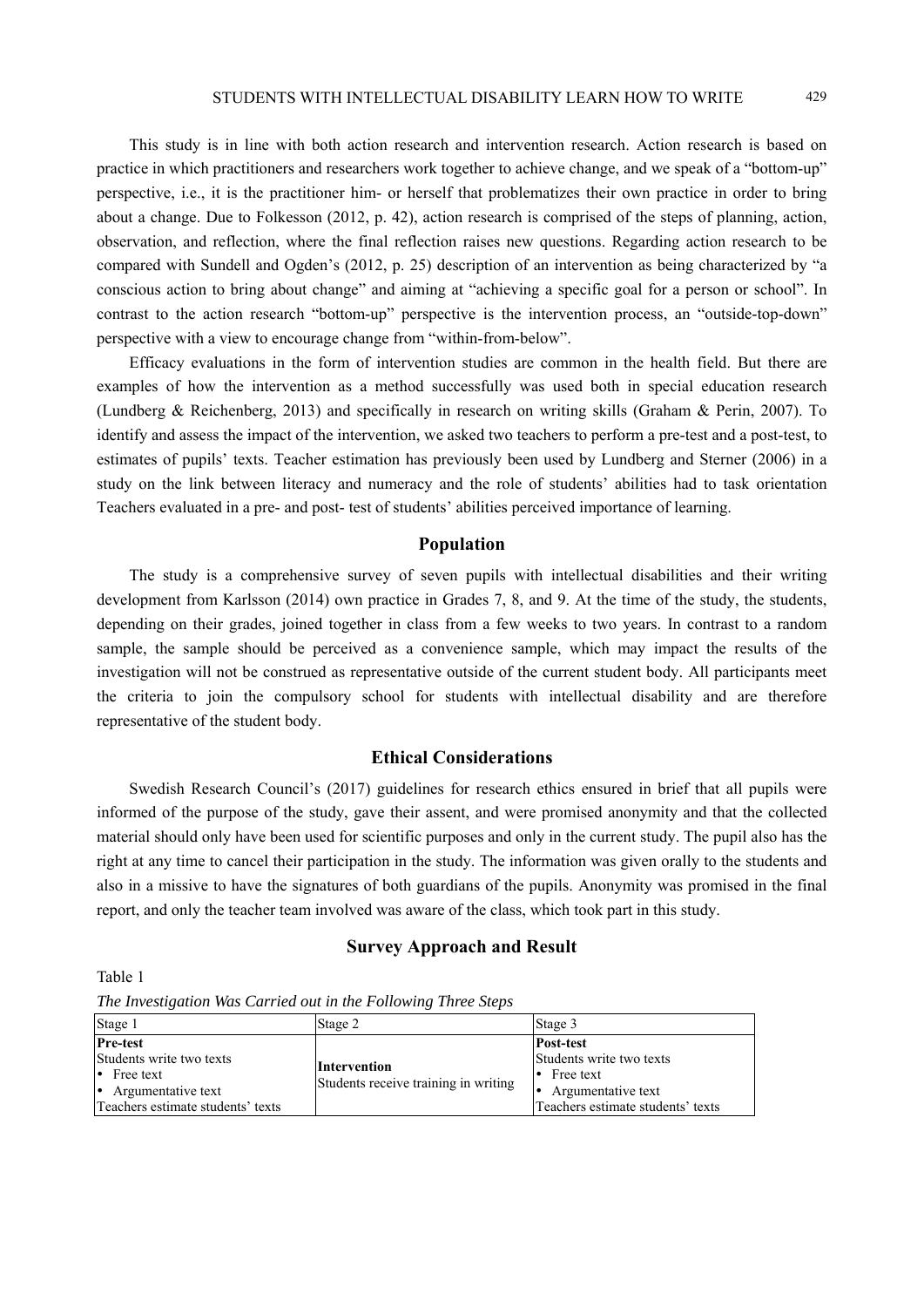# 430 STUDENTS WITH INTELLECTUAL DISABILITY LEARN HOW TO WRITE

The study was conducted among a group of seven students with learning disabilities in secondary school for five weeks, a total of about 12 clock hours of effective teaching, and in three steps. All students used the computer as a writing tool. They were taught to create print templates in a Word document and copy and paste images into templates.

# **Pre-test**

In Step 1, the students were instructed to write a free text for an event or accident in traffic. The task began with a call to the group to watch one clip about traffic from YouTube and discuss traffic in general, the way to school between school and home, transportation arrangements to and from school and the risks in a traffic environment. The task was concretized by taking students out to investigate and document the immediate traffic environment surrounding the school, partly because they had to watch parts of the YouTube clips related to different traffic situations. Finally, their teacher got everyone to tell something had occurred or could occur, and which was related to the traffic environment. Then, the teacher released the students to be free to write. Regarding the argumentative text, students wrote about traffic rules that they felt were good and set three arguments for their opinions.

#### **Intervention**

In Step 2, the intervention began with a discussion with students about the specificity of argumentative texts. The group agreed that argumentative texts could be used in debates and in letters to the editor. The text was read aloud, and students discussed how the text felt and why it was important. One student pointed out how the ability to argue in writing can also be transferred to a verbal context. The student gave as an example negotiating with parents about a monthly allowance. In a PowerPoint slide, then the teacher presented an example in the form of a horizontal model with five inline images (see Table 2). As the pictures had been selected and organized, they had the makings of an argumentative text. In the first step, the students were in joint talks, coming to an argument, and then choosing the pictures. The teacher then took over by thinking aloud and modelling their version, while the text was written into the presentation.

#### Table 2

| $\cdot$                |      |  |  |
|------------------------|------|--|--|
| Introduction picture   | Text |  |  |
| Action picture         | Text |  |  |
| Action picture         | Text |  |  |
| Action picture         | Text |  |  |
| End/conclusion picture | Text |  |  |

*Vertical Writing Template* 

To help students to write argumentative texts, the teacher presented the rules they had to follow along with appropriate words and phrases to use. Before the students began writing, they got all their ideas about areas of concern to argue about and their associated viable arguments. The topics raised were written up on the board as inspiration for all. Then, the students began their task of writing an argumentative text about a topic that seemed important and which contained three arguments and the students spoke for the cause.

Working with the free text began in a similar way as the genre of the argumentative text. The teacher presented a text in images and words in five parts. The use of the concepts of introduction, action, and termination were declared along with how these could be used in the production of texts. For the whole group, the texts were further discussed before the joint exchange of ideas began. The proposals on the headlines that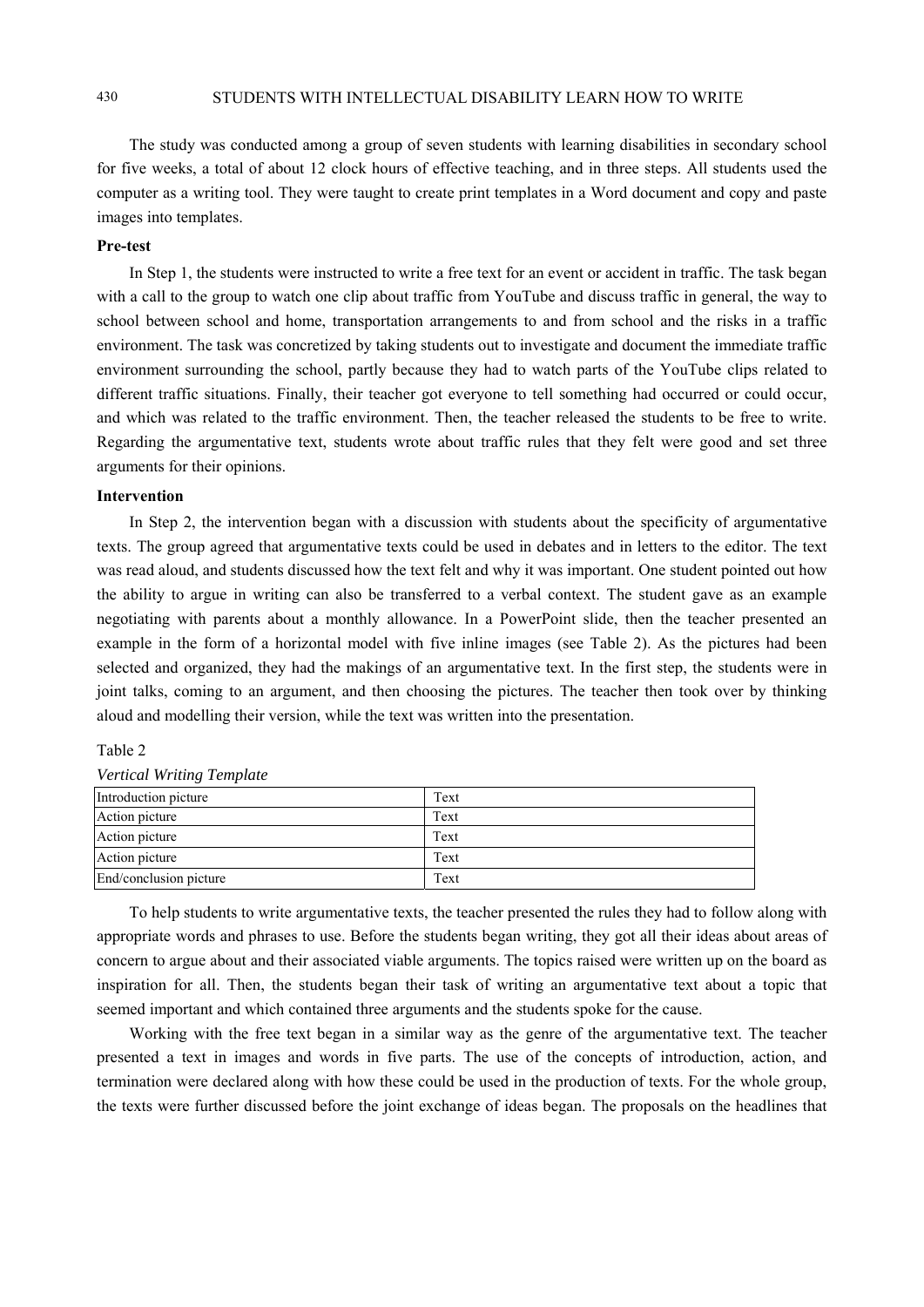emerged were listed on the board for further inspiration to all. It could have been something that a student experienced or wanted to experience, or a clean fantasy story. All students except one chose the vertical print template. One student wanted to use the horizontal print template to first create the story using pictures. Then, the student wrote out the series and put in the text by handwriting it before the text was written on the computer. Other students used the computer as a writing tool. The important thing for them was not the form but the writing process and the flow of the writing.

After the intervention, a third step was taken through the post-test and the result will be presented with figures and texts.

#### **Post-test**

In Step 3, after the intervention ended, the students wrote free texts and argumentative texts for the post-test to be evaluated by the teacher. The same teachers estimated both pre- and post- tests. Students were anonymous when they were evaluated. Three of the six teachers worked in secondary schools and the other three in secondary school classes for students with intellectual disabilities. Student texts were evaluated based on a scale of 0-3, where 0 was estimated as inability or insufficiency and 3 as well functioning. The criteria (see Table 3) were set in relation to the curriculum for Swedish schools for Grades 7, 8, and 9 (Skolverket, 2018).

# Table 3

#### *Free Text for Pre- and Post- tests*

|                                                           | $\mathbf{0}$ |    |                   |                                                                            | 0.749<br>0.902 |
|-----------------------------------------------------------|--------------|----|-------------------|----------------------------------------------------------------------------|----------------|
| Ability to maintain a chronological sequence of the story |              | Е  | CD                | ABCDF                                                                      | 0.888          |
|                                                           |              |    | ΕF                | $\overline{A}$ $\overline{B}$ $\overline{E}$ $\overline{F}$<br>A B D       | 0.888<br>0.722 |
| Ability to allow the message to form a "red thread"       | C            |    | DE                | $\overline{A}$ $\overline{B}$ $\overline{C}$ $\overline{F}$                | 0.888          |
| Ability to vary the choice of words                       |              |    | ABDF<br>CE        | C E<br>$\overline{AB}$                                                     | 0.777<br>0.888 |
| The content and length of the task                        |              | ΕF | B C D             | A                                                                          | 0.611          |
|                                                           |              |    | $\mathcal{C}_{0}$ | $\overline{A}$ $\overline{B}$ $\overline{D}$ $\overline{E}$ $\overline{F}$ | 0.944          |

Teachers A, B, C, D, E, and F and their evaluation of students' writing development.

#### Table 4

# *Argumentative Text for Pre- and Post- tests*

|                                                           | 0    |   |                                       |              | 0.555<br>0.888 |
|-----------------------------------------------------------|------|---|---------------------------------------|--------------|----------------|
| Ability to maintain a chronological sequence of the story |      | A | <b>CEF</b><br>$\mathbf{A} \mathbf{B}$ | BD.<br>CDEF  | 0.722<br>0.888 |
| Ability to allow the message to form "red thread"         | F    | A | C E<br>$\overline{AB}$                | BD.<br>CDEF  | 0.611<br>0.888 |
| Ability to vary the choice of words                       |      |   | ACDEF<br>B D                          | B<br>A C E F | 0.722<br>0.888 |
| Ability to argue for their opinion                        | BCDF | A | E<br>$B$ $F$                          | ACDE         | 0.166<br>0.888 |

# **Descriptive Statistics for the Student Group**

Based on students' averages in the argumentative text and free text pre-tests, an average for the student body as a whole was counted, and that formed the basis for calculating the standard deviation.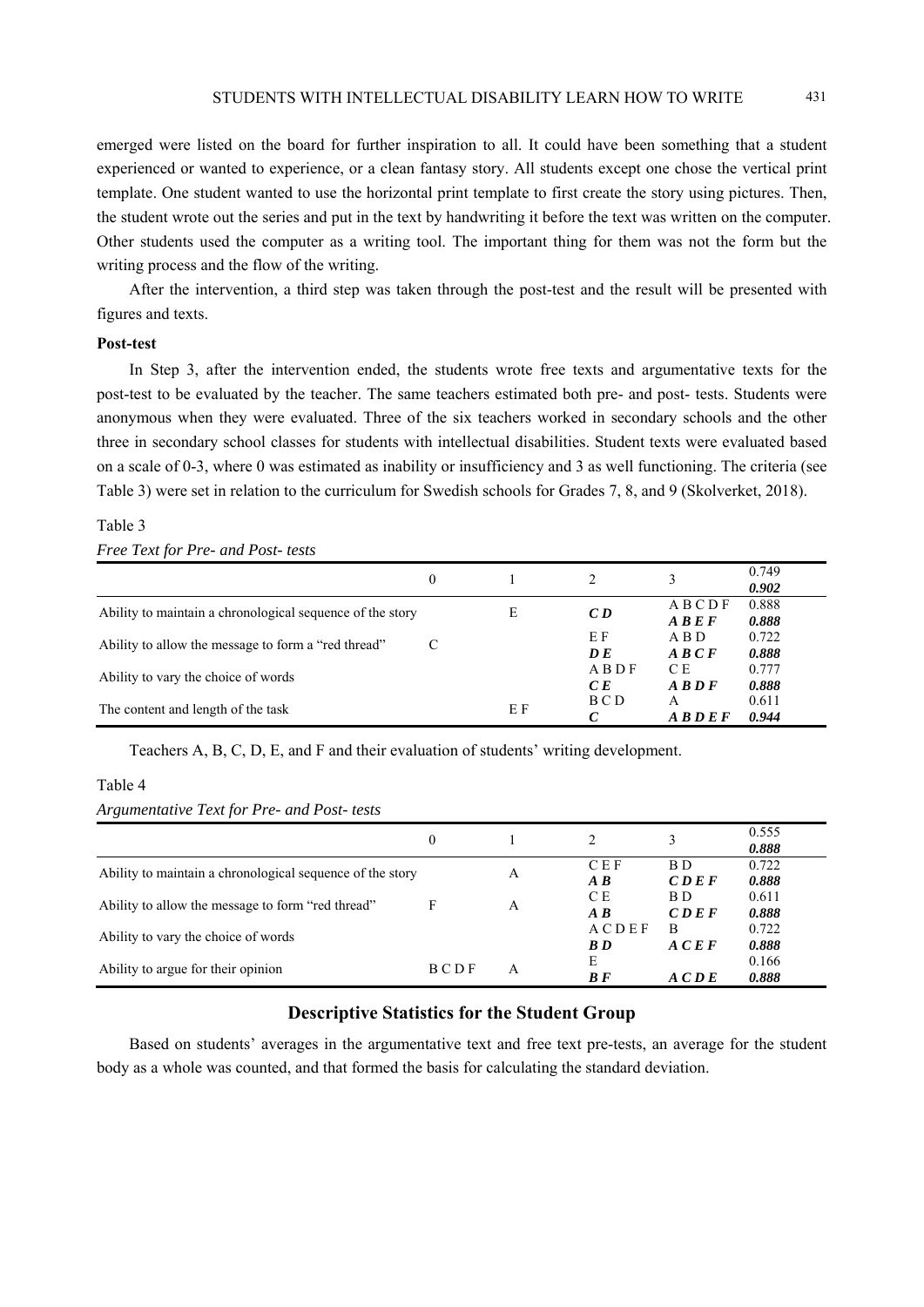





*Figure 2.* Free text for post-test (Mean =  $0.814$ ; standard deviation =  $0.176$ ).



*Figure 3.* Argumentative text for post-test (Mean = 0.614; standard deviation = 0.234).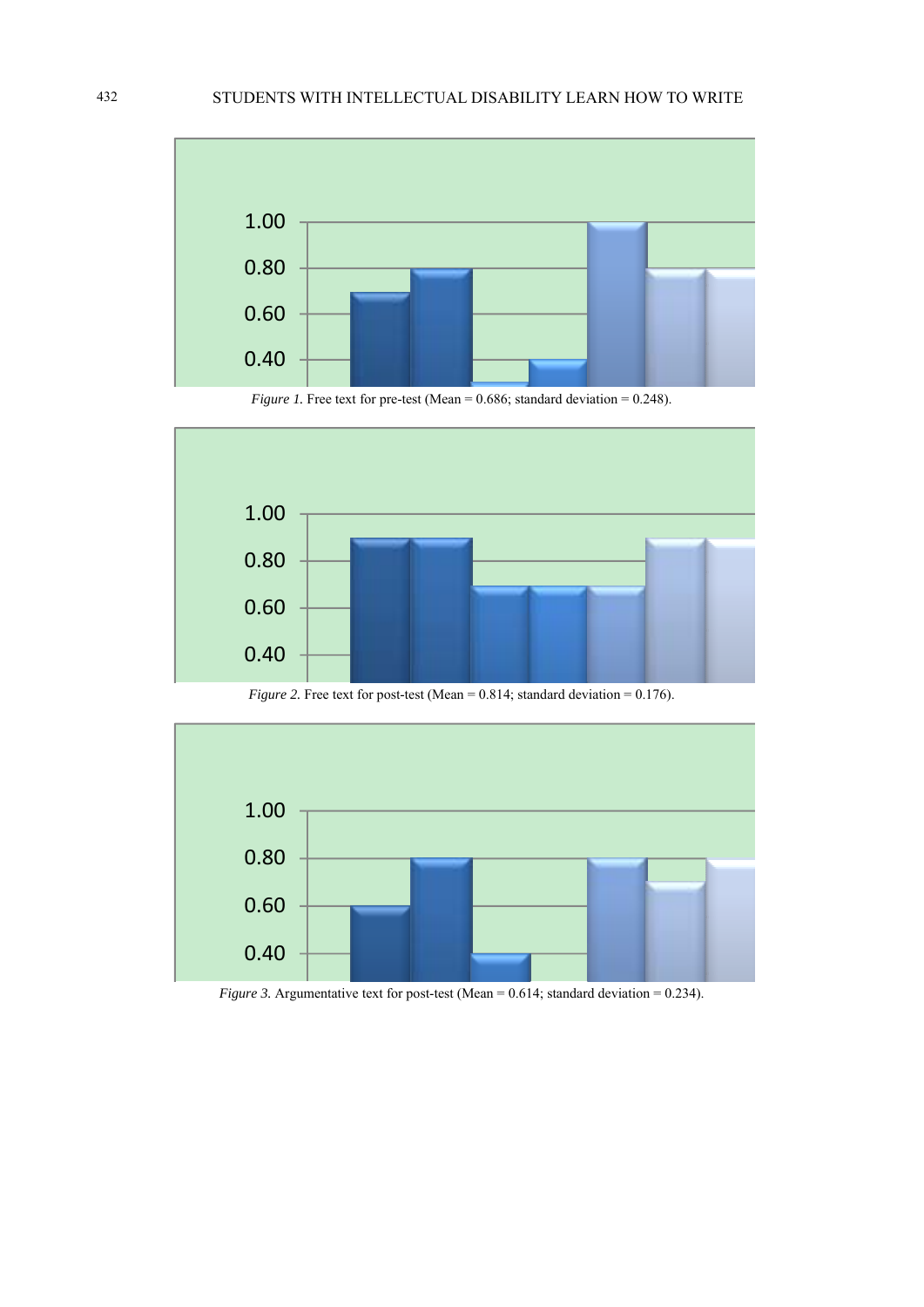

*Figure 4.* Argumentative text for post-test (Mean =  $0.757$ ; standard deviation =  $0.098$ ).

# **Normal Distribution**

Körner and Wahlgren (2005) described normal distribution as a phenomenon "completely determined by its mean and its standard deviation" (p. 97). Visually, a normal distribution is illustrated by a curve that is always symmetrical about its mean (Körner & Wahlgren, 2005). Provided that the sample is not too small and clear on repeated random sampling a variation in the results can be described by a normal distribution. This study lacks random selection and is a limited sample, which can be seen as an explanation for the absence of a normal distribution. By calculating the difference between the pre- and post- test mean average values, intervention change was made visible. To increase interpreting ability, 100 multiplied values.





# Table 5

*The Effect of Intervention* 

|                    | Pre-test | Post-test |
|--------------------|----------|-----------|
| Free text          | 68.571   | 81.428    |
| Argumentative text | 61.428   | 75.714    |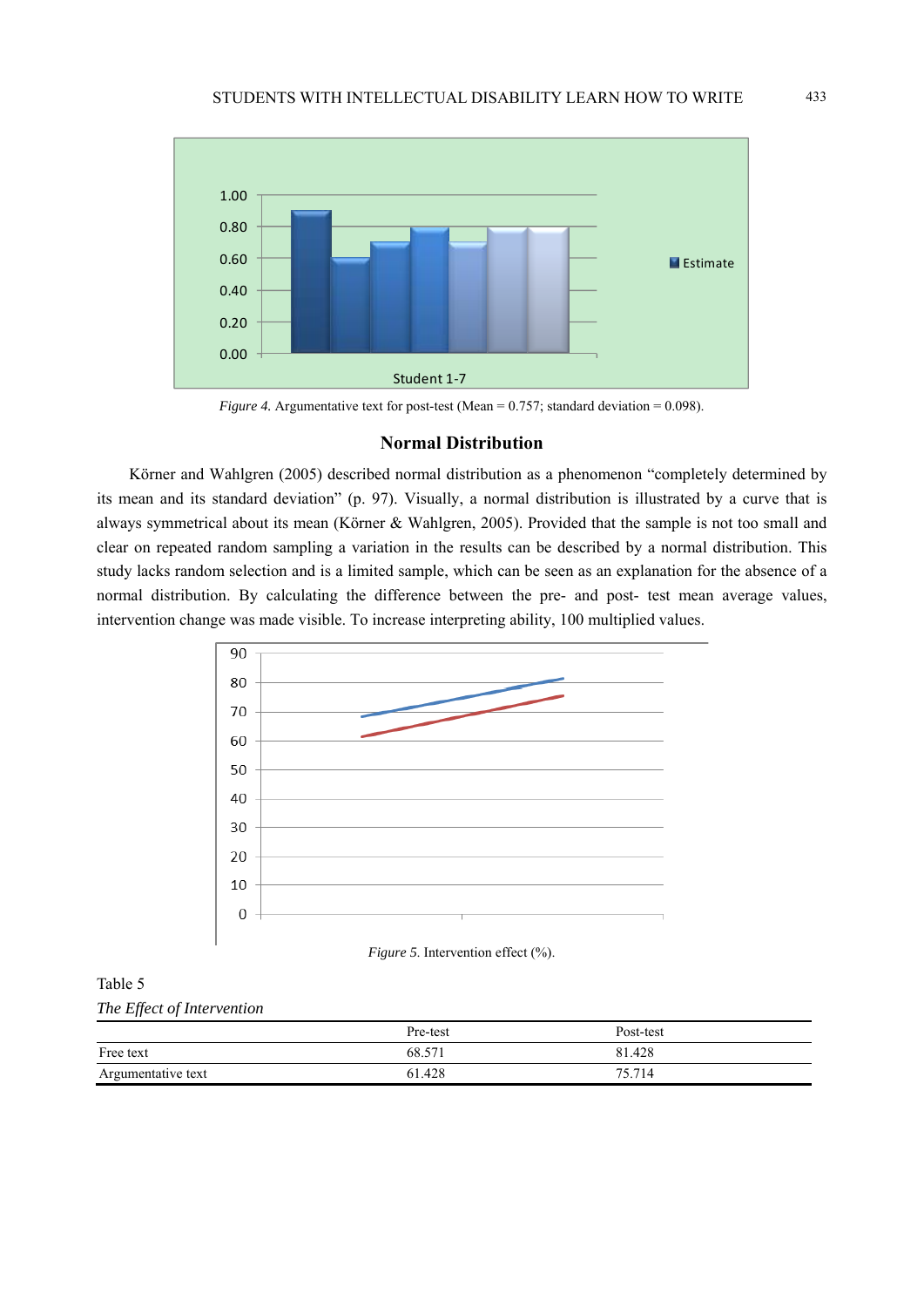The intervention effect on students' abilities to write free texts showed an increase of 12.9%, and argumentative texts an increase of 14.3%.

# **Discussion and Conclusion**

An analysis of the study's three interventions showed a significant improvement in students' abilities to write both free texts and argumentative texts. The effect of the 12 clock hours of writing practice under the conditions offered by the intervention showed that students improved their ability to write free texts by 12.9% and argumentative texts by 14.3%. The result reveals, therefore, that it is the ability to write argumentative texts that has developed in most of the students' writing. It is also noteworthy that it was the group of students who previously performed the least that showed the greatest progress in their writing skills, regardless of genre. The largest increase in writing skills came from the same group of students in their argumentative text, due to the fourth criterion in the curriculum: "Ability to argue for their opinion". Examples of these students' free texts also point to a general ability to write argumentative texts, as evidenced by the free texts enriched with arguments. Likewise, rather than being stacked on top of each other, fuller arguments are interrelated and complemented with possible consequences. You can also find examples of how students show a broader perspective in their narratives in free texts. Future research will have to determine if any of the three actions were more important than any other in how to develop the student's writing skills.

Students with learning difficulties often show difficulties in planning, reflecting, and revising work to produce texts, and results from this small study are in line with earlier research showing how important it is for students to have adequate support (Alamargot & Chanquoy, 2001; Fayol, 1999; Hayes & Flower, 1980; MacArthur et al., 2006; Singer & Bashir, 2004). The crucial to the intervention's positive effect on students' writing skills was how the three initiatives (the modelling teacher, writing templates, and image support) made the content of the teaching clear to the students. At the same time, the templates and images offered support and relief to the students' working memory as they needed to keep their thoughts and motivation at work. Students' access to a tool in the form of image support meant a faster process of getting a planned idea, not yet written down on paper, first in the form of pictures and then in the form of text as also Lynch and Warner (2012) recommend, which are important components to supporting executive functions. Inspired by Katim (2000), Karlsson (2014) included support to both group and individual levels and a stimulating environment. The intervention was based on individual conditions of planning, reflection, and revision; all components were needed for developing the students' writing. This intervention study from Karlsson (2014) used some strategies from Joseph and Konrad's (2008) research review found to be most effective in teaching students with intellectual disabilities to write, like modelling, collaborative and individual learning, and support in remembering the different stages of text production. Karlsson (2014) himself was the modelling teacher by talking about his own plan for text creation, to guide the students in their writing process. By using a template, students chose pictures and continued to write sentences in a logical way.

The purpose of this study was to contribute knowledge about how a changed approach can support the writing development of students who have learning difficulties. The effect of the intervention shows that it is possible for students with learning difficulties to feel joy in the painstaking process of learning to write. In a write-development approach, such as Karlsson (2014) model, students are given opportunities to plan, think, and do with clear instructions. The desire and curiosity to learn in a context characterized by interaction and understanding of teaching content was needed (Langer, 2002). The results also show a clear increase in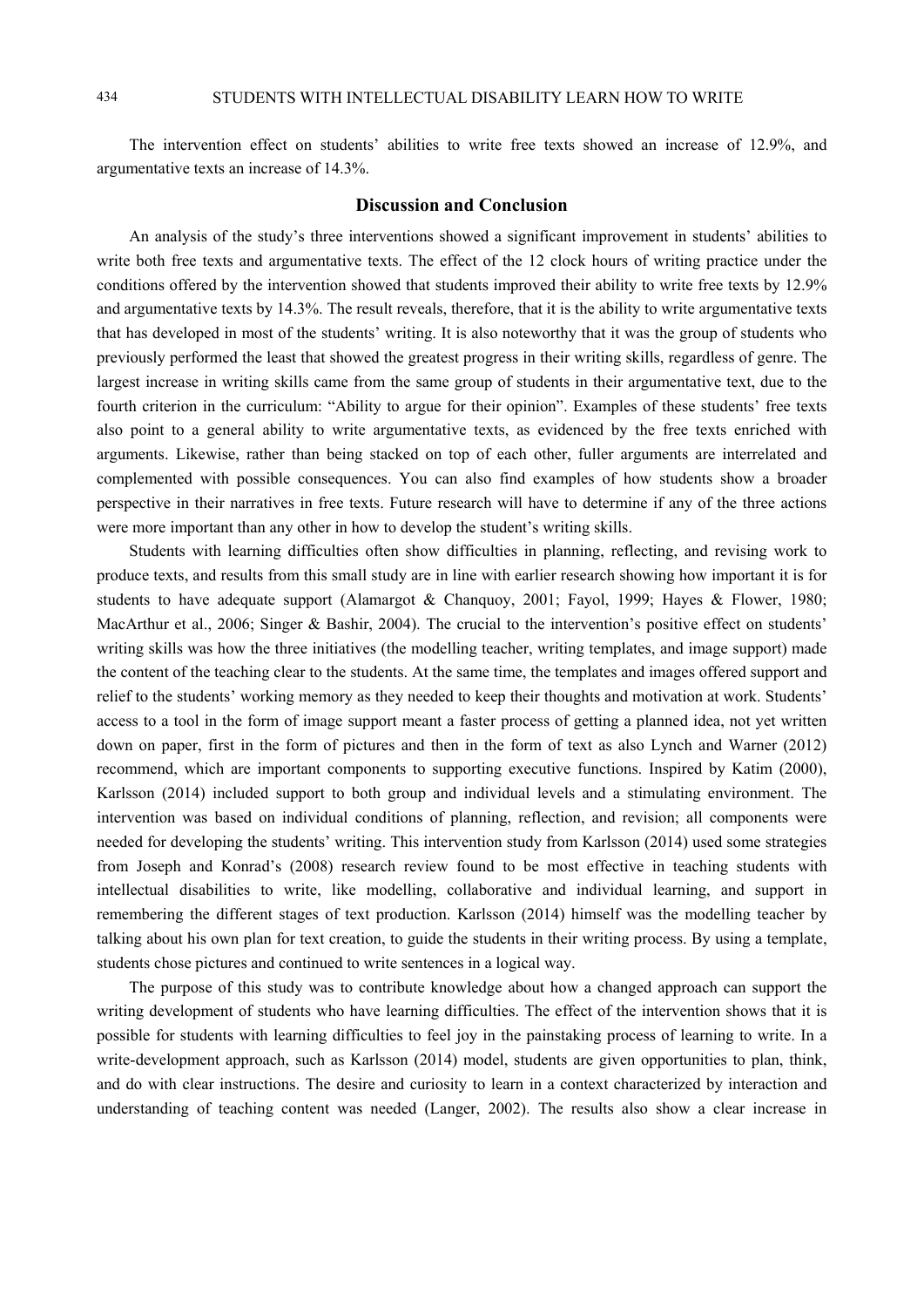achievement for all students. In particular, the students before the intervention that had the greatest learning difficulties made great progress. This intervention study is based on a socio-cultural perspective that writing can be seen as a social practice, and as a part of a social practice in the classroom (Blommaert, 2005; Fairclough, 2003). What was the different content in students' texts and how did they discuss each topic before and after writing? Due to the results, it seems that the students have learned more about different functions of writing and how to create different types of texts. The modelling teacher also helped students to find their desire and motivation to write. One student also showed that he had understood how to use argumentation in different situations in his life (Svedner, 1999).

Communication through written but also verbal language is often complicated with intellectual disability. Producing a written text comes with common difficulties and is important to learn in a democracy. An individual's voice, written or spoken, has an impact on many decisions in his or her life. Therefore, it is important to work with students' perceptions about themselves as writers (Dockrell, 2006; McCarthey, 2001). To support every student in writing is an important part of teachers' work, no matter what needs or difficulties the student has. If a student has been found to be at risk to not to reach a goal, he or she is entitled to extra adaptation, devices, and support (Skolverket, 2018). Writing difficulties are complex and can have different causes. In the study presented in this article, all students had intellectual disabilities and struggled with their writing development. This intervention using Karlsson's (2014) model gave good results to all and was very efficient for students needing a longer "way" to reach the goal. In agreement with Joseph and Konrad (2008) about the need for more research on writing and students with intellectual disabilities, we end this article by agreeing with the authors' conclusions and hope for more research.

# **Acknowledgements**

Firstly we will thank the students for taking part in Karlsson's intervention study. Secondly thank to the teachers that valuated students' texts before and after the intervention. Without students and teachers, this study had not been done.

Only for information about this article: The language in this article has been professionally controlled and corrected by proofread by PRS, proof reading service.com.

# **References**

- Adler, B., & Adler, H. (2000). Skrivscreening—Info om en undersökningsmetod*.* Retrieved from http://www.dyskalkyli.nu/skrivscreening.html
- Alamargot, D., & Chanquoy, L. (2001). *Through the models of writing.* Dordrecht, Boston, London: Kluwer Academic Publishers.
- Asaro-Saddler, K. (2015). Using evidence-based practices to teach writing to children with autism spectrum disorders. *Preventing School Failure, 60*(1), 79-85.
- Beach, S. A., & Ward, A. (2013). Insights into engaged literacy learning: Stories of literacy identity. *Journal of Research in Childhood Education, 27*(2), 239-255.

Berg, E. (2011). *Läs-och skrivundervisning: Teorier, trender och tradition.* Lund: Studentlitteratur.

Berninger, V. W., Richards, T. L., & Abbott, R. D. (2015). Differential diagnosis of dysgraphia, dyslexia, and OWL LD: Behavioral and neuroimaging evidence. *Read Write, 28*(8), 1119-1153.

Blommaert, J. (2005). *Discourse: A critical introduction.* Cambridge: Cambridge University Press.

Bock, J. K., & Levelt, W. J. M. (1994). Language production: Grammatical encoding. In M. A. Gernsbacher (Ed.), *Handbook of psycholinguistics* (pp. 945-984). San Diego, CA: Academic Press.

Bradley, L., & Bryant, P. E. (1983). Categorising sounds and learning to read: A causal connection. *Nature, 310*, 419-421.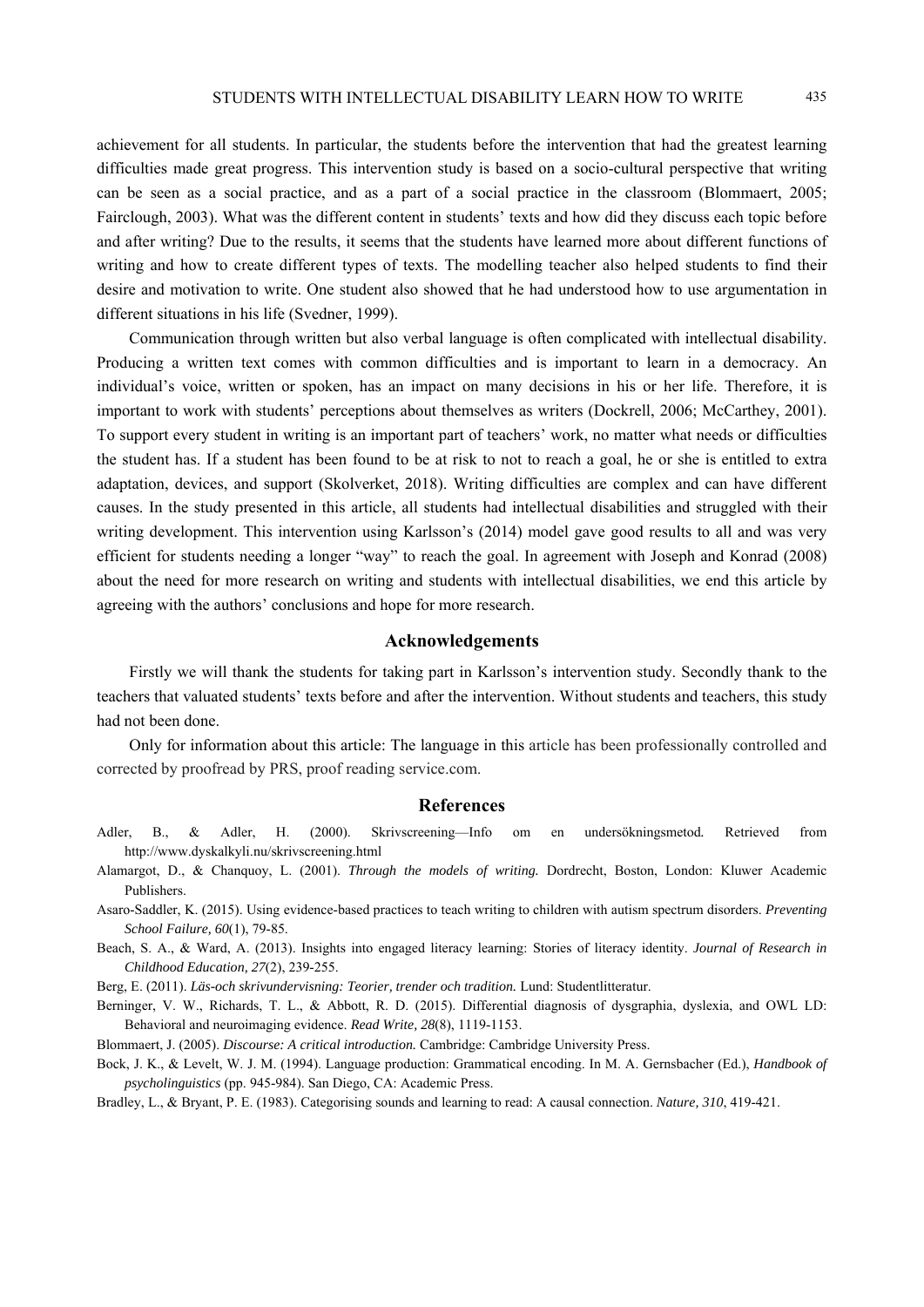# 436 STUDENTS WITH INTELLECTUAL DISABILITY LEARN HOW TO WRITE

Bruner, J. (1971). *På väg mot en undervisningsteori*. Malmö: Gleerups Förlag.

Daniels, H. (2001). *Vygotskij and pedagogy.* London: Routledge Falmer.

- Datchuk, S. M., & Kubina, R. M. (2012). A review of teaching sentence-level writing skills to students with writing difficulties and learning disabilities. *Remedial and Special Education, 34*(3), 180-192.
- Dockrell, J. (2006). Causes of delays and difficulties in the production of written text. In C. McArthur, N. L. Graham, and J. Fitzgerald (Eds.), *Handbook of writing research.* New York, London: Guilford Press.

Fairclough, N. (2003). *Analyzing discourse: Textual analysis for social research.* London: Routledge.

- Fayol, M. (1999). From on-line management problems to strategies in written composition. In M. Torrance and G. Jeffery (Eds.), *The cognition demands of writing* (pp. 13-23)*.* Amsterdam: Amsterdam University Press.
- Folkesson, L. (2012). Forskning—På vems villkor? In K. Rönnerman (Ed.), *Aktionsforskning i praktiken—Förskola och skola på vetenskaplig grund* (Andra upplagan, pp. 41-54). Lund: Studentlitteratur.
- Gillespie, A., & Graham, S. (2014). A meta-analysis of writing interventions for students with learning disabilities. *Exceptional Children, 80*(4), 454-473.
- Graham, S., & Harris, K. R. (2000). The role of self-regulation and transcription skills in writing and writing development. *Educational Psychologist, 35*(1), 3-12.
- Graham, S., & Perin, D. (2007). Meta-analysis of writing instruction for adolescent students. *Journal of Educational Psychology, 99*(3), 445-476.

Granlund, M. (2004). *Delaktighetens språk.* Lund: Studentlitteratur.

- Hagtvet, E. B. (2002). *Skriftspråksutveckling genom lek.* Stockholm: Natur & Kultur.
- Harris, K. R., & Graham, S. (1996). *Making the writing process work: Strategies for composition and self-regulation.* Cambridge, MA: Brookline.
- Hawkins, M. R. (Ed.). (2004). *Language learning and teacher education: A socio-cultural approach.* Clevedon: Multilingual Matters Ltd.
- Hayes, J. R., & Flower, L. S. (1980). Identifying the organization of writing processes. In L. W. Gregg and E. R. Steinberg (Eds.), *Cognitive processes in writing* (pp. 3-30)*.* Hillsdale, NU: Lawrence Erlbaum Associates.
- Joseph, L. M., & Konrad, M. (2008). Teaching students with intellectual or developmental disabilities to write: A review of the literature. *Research in Development Disabilities, 30*(1), 1-19.
- Karlsson, A. (2014). Skrivutvecklande arbetssätt—En intervention i grundsärskolan (Master thesis, Göteborgs Universitet, Institutionen för Pedagogik och Specialpedagogik, 2014).
- Katim, D. (2000). *The quest for literacy—Curriculum and instructional procedures for teaching reading and writing to students with mental retardation and developmental disabilities.* Reston, VA: Council for Exceptional Children.
- Katusic, S. K., Colligan, R. C., Weaver, A. L., & Barbaresi, W. J. (2009). The forgotten learning disability: Epidemiology of written language disorder in a population-based birth cohort. *Pediatrics, 123*, 1306-1313.
- Körner, S., & Wahlgren, L. (2005). *Statistiska metoder* (2: a uppl.). Lund: Studentlitteratur.
- Langer, J. A. (2002). *Effective literacy instruction: Building successful reading and writing programs.* Urbana IL: National Council of Teachers in English.
- Lansfjord, M. (1999). *Good reading and writing skills for realizing individual potential.* Stockholm: Skolverket.
- Lerkkanen, M. K. (2003). Learning to read: Reciprocal processes and individual pathways. Retrieved from http://urn.fi/URN:ISBN:951-39-1782-7
- Liberg, C. (2006). *Hur elever lär sig läsa och skriva*. Lund: Studentlitteratur.
- Lundberg, I., Olofsson, Å., & Wall, S. (1980). Reading and spelling skills in the first school years predicted from phonemic awareness skills in kindergarten. *Scandinavian Journal of Psychology, 21*, 159-173.
- Lundberg, I., & Sterner, G. (2006). Reading, arithmetic, and task orientation—How are they related? *Annals of Dyslexia, 56*(2), 361-377.
- Lundberg, I., & Reichenberg, M. (2013). Developing reading comprehension among students with mild intellectual disabilities: An intervention study. *Scandinavian Journal of Education Research, 57*(1), 89-100.
- Lynch, S. A., & Warner, L. (2012). A new theoretical perspective of cognitive abilities. *Childhood Education, 88*(6), 347-353.
- MacArthur, C., Graham, N. L., & Fitzgerald, J. (Eds.). (2006). *Handbook of writing research.* New York, London: Guilford Press. McCarthey, S. J. (2001). Identity construction in elementary readers and writers. *Reading Research Quarterly, 36*(2), 122-151.
- Scott, C. (2010). Assessing expository texts produced by school-age children and adolescents. In M. Nippold and C. Scotts (Eds.), *Expository discourse in children, adolescents and adults* (pp. 191-214). New York: Psychology Press.